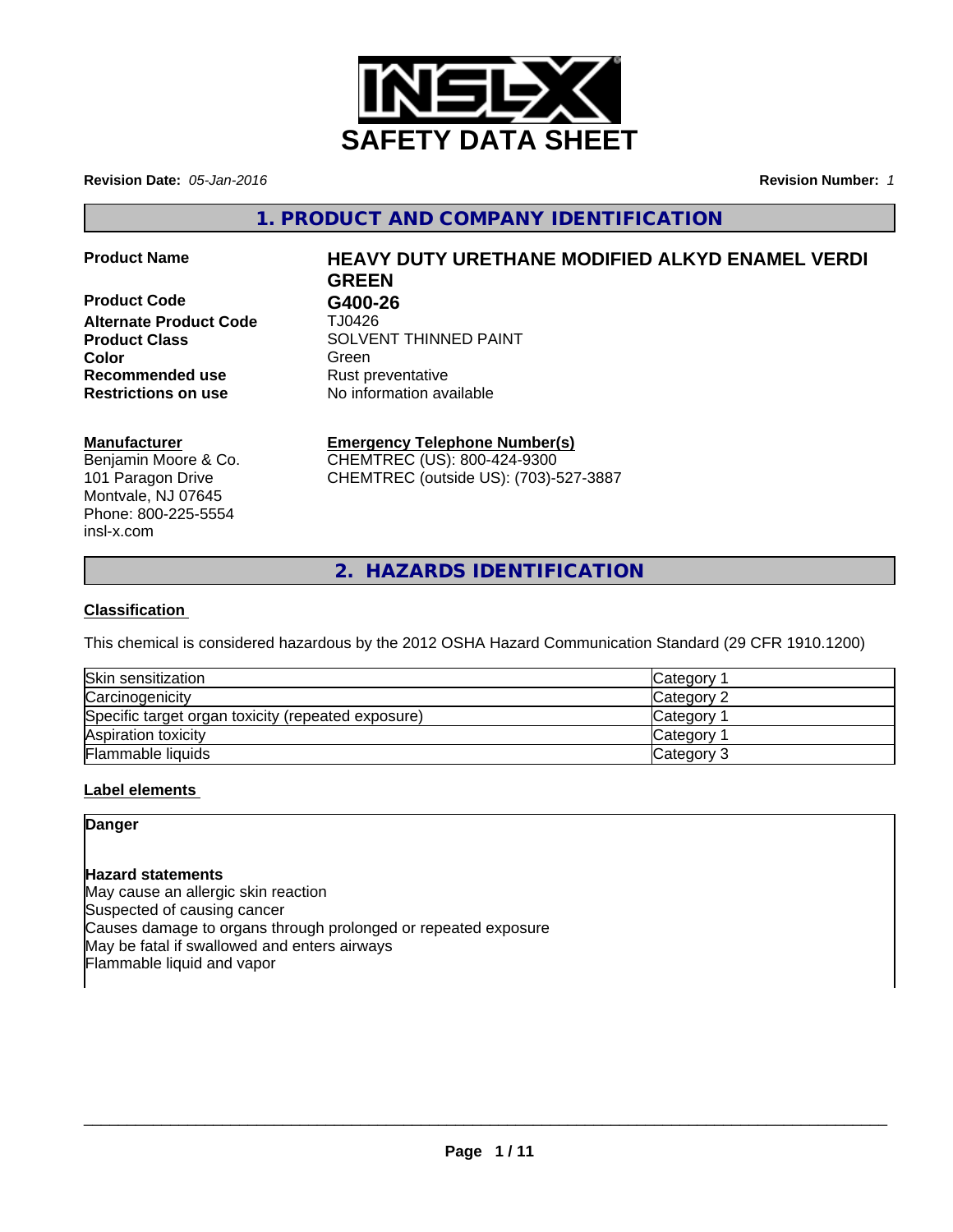# \_\_\_\_\_\_\_\_\_\_\_\_\_\_\_\_\_\_\_\_\_\_\_\_\_\_\_\_\_\_\_\_\_\_\_\_\_\_\_\_\_\_\_\_\_\_\_\_\_\_\_\_\_\_\_\_\_\_\_\_\_\_\_\_\_\_\_\_\_\_\_\_\_\_\_\_\_\_\_\_\_\_\_\_\_\_\_\_\_\_\_\_\_ G400-26 - **HEAVY DUTY URETHANE MODIFIED ALKYD ENAMEL VERDI GREEN**



**Appearance** liquid **Odor** solvent

#### **Precautionary Statements - Prevention**

Obtain special instructions before use Do not handle until all safety precautions have been read and understood Use personal protective equipment as required Contaminated work clothing should not be allowed out of the workplace Wear protective gloves Do not breathe dust/fume/mist/vapors/spray Wash face, hands and any exposed skin thoroughly after handling Do not eat, drink or smoke when using this product Keep away from heat/sparks/open flames/hot surfaces, no smoking Keep container tightly closed Ground/bond container and receiving equipment Use explosion-proof electrical/ventilating/lighting/equipment Use only non-sparking tools Take precautionary measures against static discharge

#### **Precautionary Statements - Response**

If exposed or concerned get medical attention

#### **Skin**

If skin irritation or rash occurs get medical attention Wash contaminated clothing before reuse If on skin (or hair) take off immediately all contaminated clothing. Rinse skin with water **Ingestion** If swallowed immediately call a POISON CENTER or physician Do NOT induce vomiting **Fire** In case of fire use CO2, dry chemical, or foam for extinction

#### **Precautionary Statements - Storage** Store locked up

Store in a well-ventilated place. Keep cool

#### **Precautionary Statements - Disposal**

Dispose of contents/container to an approved waste disposal plant

# **Hazards not otherwise classified (HNOC)**

Not Applicable

**Other information** No information available

#### **Other Hazards**

Rags, steel wool or waste soaked with this product may spontaneously catch fire if improperly discarded

| DIENTS<br><b>INGRET</b><br>)RMA<br>эNІ<br>эNІ<br>)N/INFC<br>- 16 |  |  |  |
|------------------------------------------------------------------|--|--|--|
|                                                                  |  |  |  |
| <b>CAS-No</b><br><b>Chemical Name</b><br>Weight % (max)          |  |  |  |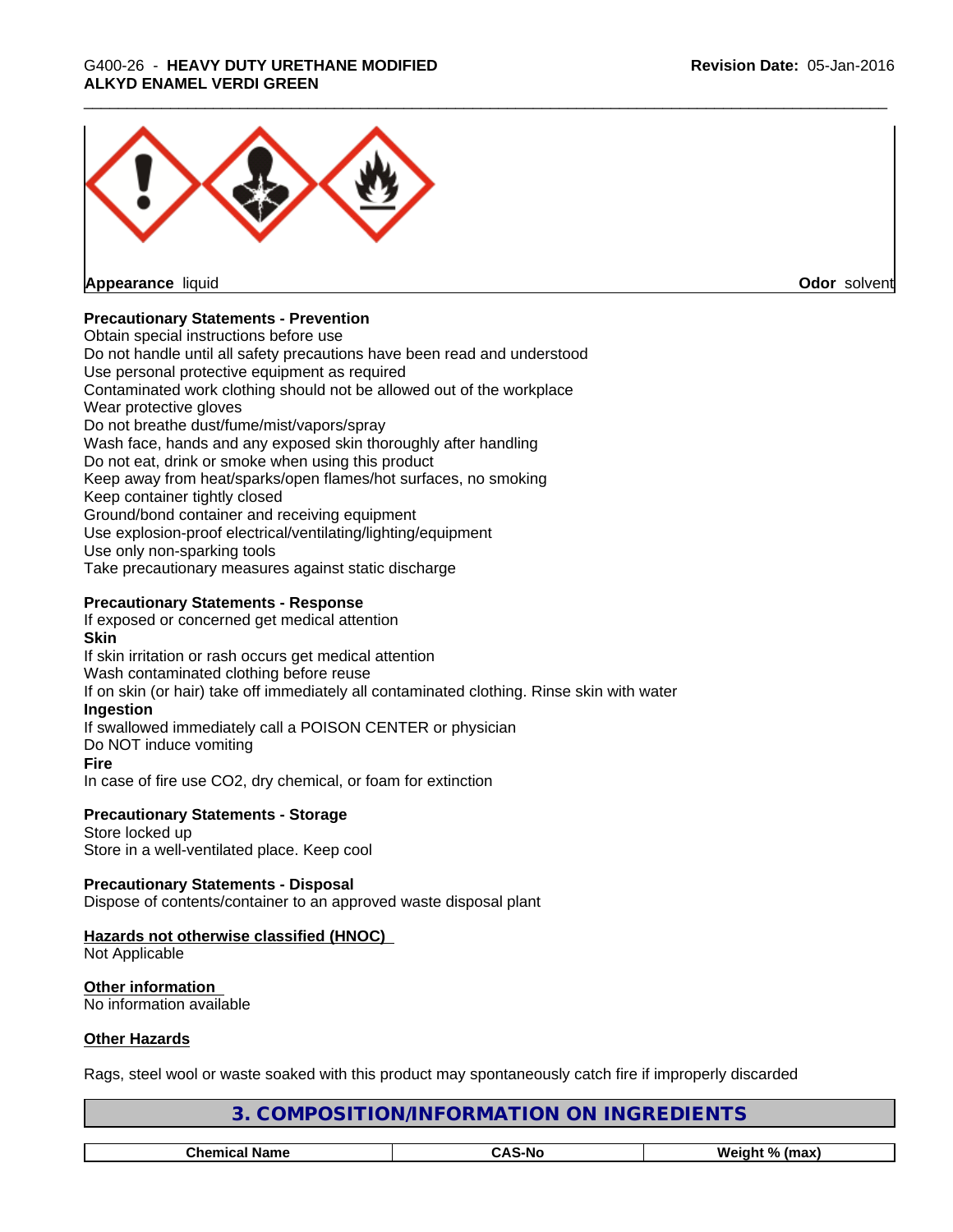### \_\_\_\_\_\_\_\_\_\_\_\_\_\_\_\_\_\_\_\_\_\_\_\_\_\_\_\_\_\_\_\_\_\_\_\_\_\_\_\_\_\_\_\_\_\_\_\_\_\_\_\_\_\_\_\_\_\_\_\_\_\_\_\_\_\_\_\_\_\_\_\_\_\_\_\_\_\_\_\_\_\_\_\_\_\_\_\_\_\_\_\_\_ G400-26 - **HEAVY DUTY URETHANE MODIFIED ALKYD ENAMEL VERDI GREEN**

| Stoddard solvent             | 8052-41-3      | 30  |
|------------------------------|----------------|-----|
| Kaolin                       | 1332-58-7      | ιu  |
| Limestone                    | 1317-65-3      | 1 U |
| Titanium dioxide             | 13463-67-7     | 0.5 |
| Methyl ethyl ketoxime        | $96 - 29 - 7$  | 0.5 |
| Cobalt bis(2-ethylhexanoate) | 136-52-7       |     |
| Ethyl benzene                | $100 - 41 - 4$ | 0.5 |

|                                                  | 4. FIRST AID MEASURES                                                                                                                                                                                                         |
|--------------------------------------------------|-------------------------------------------------------------------------------------------------------------------------------------------------------------------------------------------------------------------------------|
| <b>General Advice</b>                            | If symptoms persist, call a physician. Show this safety data sheet to the doctor in<br>attendance.                                                                                                                            |
| <b>Eye Contact</b>                               | Immediately flush with plenty of water. After initial flushing, remove any contact<br>lenses and continue flushing for at least 15 minutes. Keep eye wide open while<br>rinsing. If symptoms persist, call a physician.       |
| <b>Skin Contact</b>                              | Wash off immediately with soap and plenty of water removing all contaminated<br>clothes and shoes. If skin irritation persists, call a physician. Wash clothing before<br>reuse. Destroy contaminated articles such as shoes. |
| <b>Inhalation</b>                                | Move to fresh air. If symptoms persist, call a physician.<br>If not breathing, give artificial respiration. Call a physician immediately.                                                                                     |
| Ingestion                                        | Clean mouth with water and afterwards drink plenty of water. Do not induce<br>vomiting without medical advice. Never give anything by mouth to an unconscious<br>person. Consult a physician.                                 |
| <b>Protection Of First-Aiders</b>                | Use personal protective equipment.                                                                                                                                                                                            |
| <b>Most Important</b><br><b>Symptoms/Effects</b> | May cause allergic skin reaction.                                                                                                                                                                                             |
| <b>Notes To Physician</b>                        | Treat symptomatically.                                                                                                                                                                                                        |
|                                                  |                                                                                                                                                                                                                               |

**5. FIRE-FIGHTING MEASURES**

| <b>Suitable Extinguishing Media</b>                                    | Foam, dry powder or water. Use extinguishing measures<br>that are appropriate to local circumstances and the<br>surrounding environment.                                                                                                               |
|------------------------------------------------------------------------|--------------------------------------------------------------------------------------------------------------------------------------------------------------------------------------------------------------------------------------------------------|
| <b>Protective Equipment And Precautions For</b><br><b>Firefighters</b> | As in any fire, wear self-contained breathing apparatus<br>pressure-demand, MSHA/NIOSH (approved or equivalent)<br>and full protective gear.                                                                                                           |
| <b>Specific Hazards Arising From The Chemical</b>                      | Combustible material. Closed containers may rupture if<br>exposed to fire or extreme heat. Keep product and empty<br>container away from heat and sources of ignition. Thermal<br>decomposition can lead to release of irritating gases and<br>vapors. |
| <b>Sensitivity To Mechanical Impact</b>                                | No.                                                                                                                                                                                                                                                    |
| <b>Sensitivity To Static Discharge</b>                                 | Yes                                                                                                                                                                                                                                                    |
| <b>Flash Point Data</b><br>Flash Point (°F)                            | 104                                                                                                                                                                                                                                                    |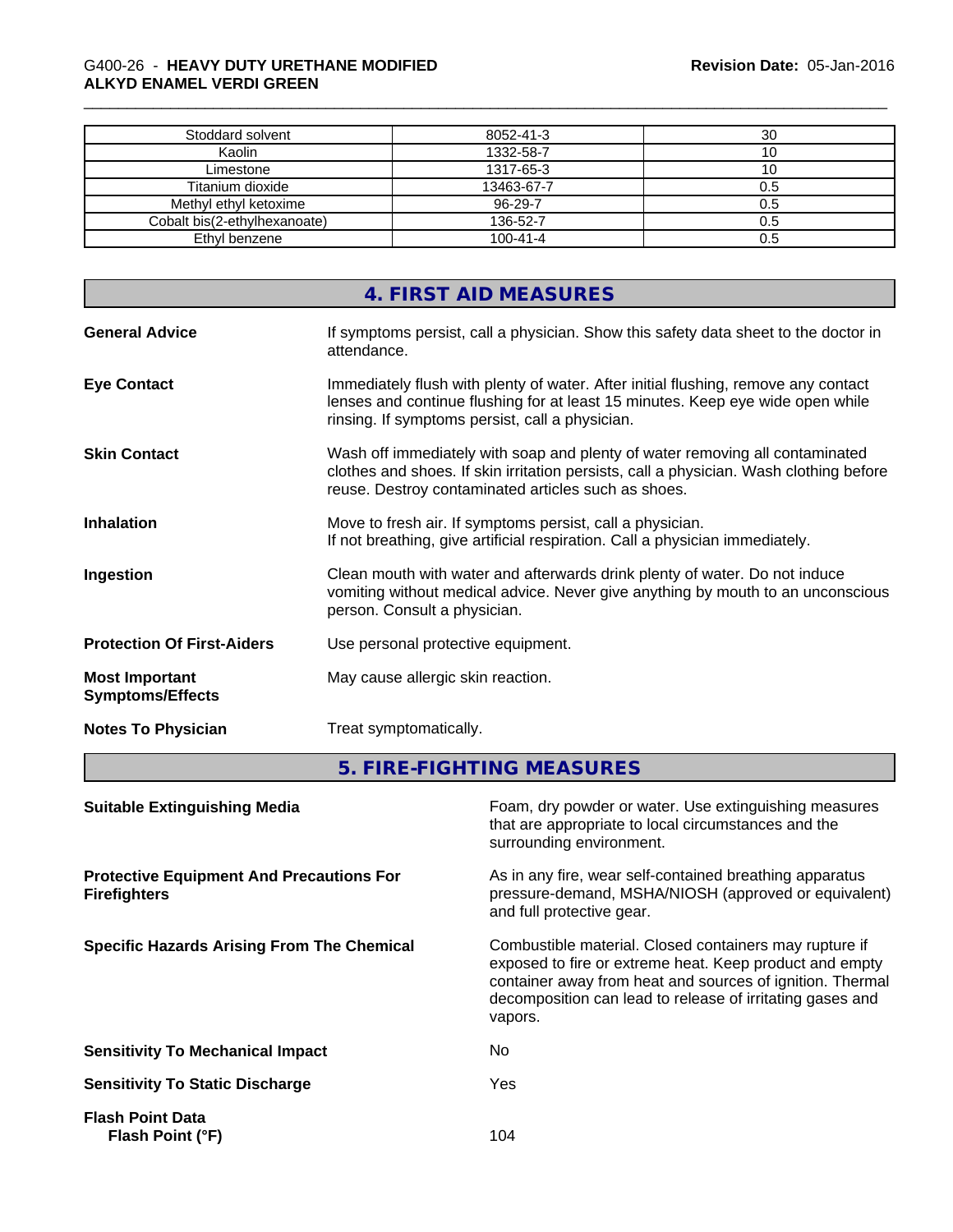|                                       | Flash Point (°C)<br><b>Flash Point Method</b>                |                        | 40<br><b>PMCC</b>              |                                |  |
|---------------------------------------|--------------------------------------------------------------|------------------------|--------------------------------|--------------------------------|--|
|                                       | <b>Flammability Limits In Air</b>                            |                        |                                |                                |  |
|                                       | <b>Lower Explosion Limit</b><br><b>Upper Explosion Limit</b> |                        | Not available<br>Not available |                                |  |
| <b>NFPA</b>                           | Health: 1                                                    | <b>Flammability: 2</b> | <b>Instability: 0</b>          | <b>Special: Not Applicable</b> |  |
| <b>NFPA Legend</b><br>0 Not Hozordoug |                                                              |                        |                                |                                |  |

0 - Not Hazardous

1 - Slightly

2 - Moderate

3 - High

4 - Severe

*The ratings assigned are only suggested ratings, the contractor/employer has ultimate responsibilities for NFPA ratings where this system is used.*

*Additional information regarding the NFPA rating system is available from the National Fire Protection Agency (NFPA) at www.nfpa.org.*

|                                  | <b>6. ACCIDENTAL RELEASE MEASURES</b>                                                                                                                                                                                                                                                                                                                                                         |
|----------------------------------|-----------------------------------------------------------------------------------------------------------------------------------------------------------------------------------------------------------------------------------------------------------------------------------------------------------------------------------------------------------------------------------------------|
| <b>Personal Precautions</b>      | Use personal protective equipment. Remove all sources of ignition.                                                                                                                                                                                                                                                                                                                            |
| <b>Other Information</b>         | Prevent further leakage or spillage if safe to do so. Do not allow material to<br>contaminate ground water system. Prevent product from entering drains. Do not<br>flush into surface water or sanitary sewer system. Local authorities should be<br>advised if significant spillages cannot be contained.                                                                                    |
| <b>Environmental Precautions</b> | See Section 12 for additional Ecological Information.                                                                                                                                                                                                                                                                                                                                         |
| <b>Methods For Clean-Up</b>      | Dam up. Soak up with inert absorbent material. Pick up and transfer to properly<br>labeled containers. Clean contaminated surface thoroughly.                                                                                                                                                                                                                                                 |
|                                  | 7. HANDLING AND STORAGE                                                                                                                                                                                                                                                                                                                                                                       |
| <b>Handling</b>                  | Use only in area provided with appropriate exhaust ventilation. Do not breathe<br>vapors or spray mist. Wear personal protective equipment. Take precautionary<br>measures against static discharges. To avoid ignition of vapors by static electricity<br>discharge, all metal parts of the equipment must be grounded. Keep away from<br>open flames, hot surfaces and sources of ignition. |
| <b>Storage</b>                   | Keep containers tightly closed in a dry, cool and well-ventilated place. Keep away<br>from heat. Keep away from open flames, hot surfaces and sources of ignition.<br>Keep in properly labeled containers. Keep out of the reach of children.                                                                                                                                                 |
|                                  | <b>DANGER</b> - Rags, steel wool or waste soaked with this product may spontaneously<br>catch fire if improperly discarded. Immediately after use, place rags, steel wool or<br>waste in a sealed water-filled metal container.                                                                                                                                                               |
| <b>Incompatible Materials</b>    | Incompatible with strong acids and bases and strong oxidizing agents.                                                                                                                                                                                                                                                                                                                         |

# **8. EXPOSURE CONTROLS / PERSONAL PROTECTION**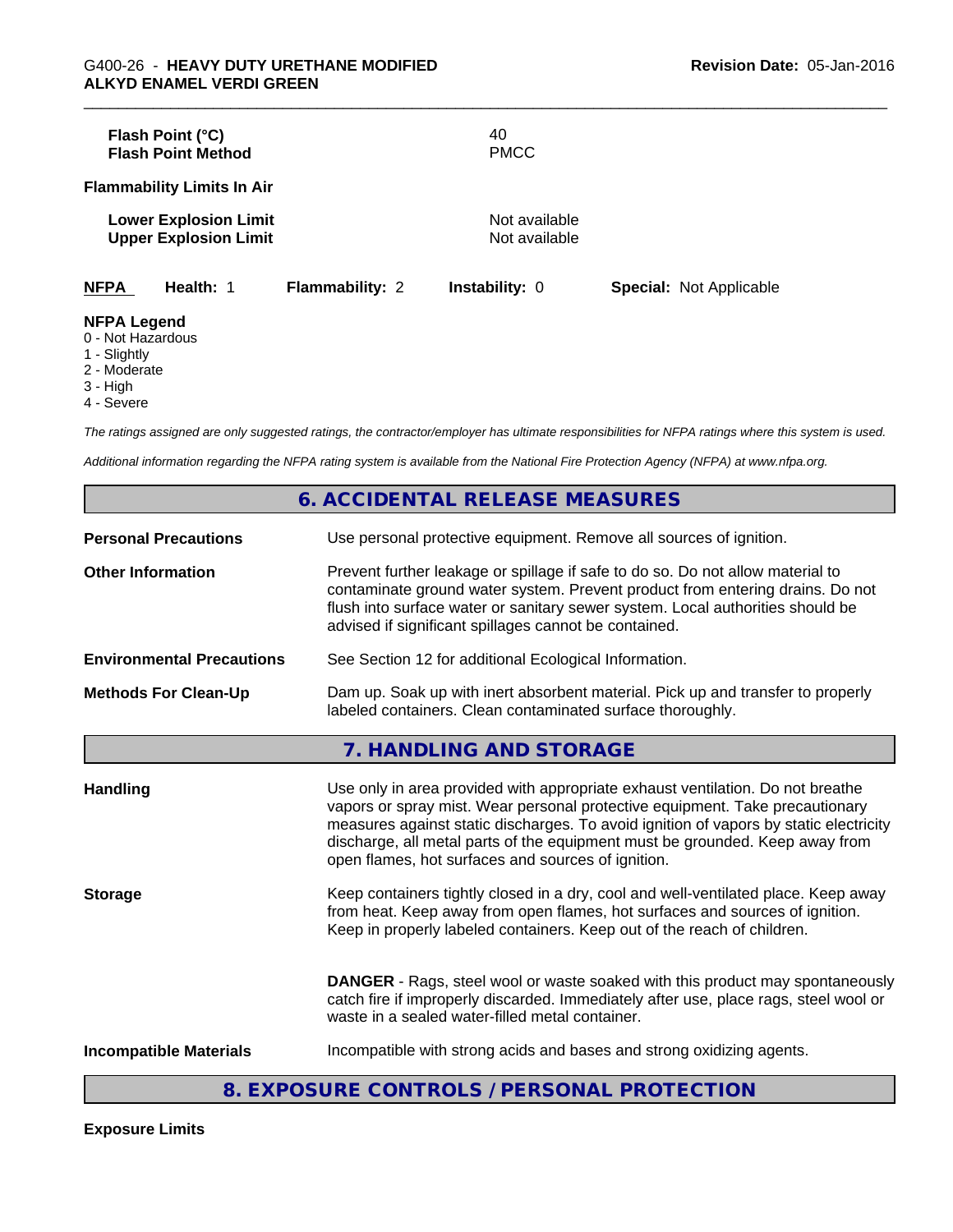# \_\_\_\_\_\_\_\_\_\_\_\_\_\_\_\_\_\_\_\_\_\_\_\_\_\_\_\_\_\_\_\_\_\_\_\_\_\_\_\_\_\_\_\_\_\_\_\_\_\_\_\_\_\_\_\_\_\_\_\_\_\_\_\_\_\_\_\_\_\_\_\_\_\_\_\_\_\_\_\_\_\_\_\_\_\_\_\_\_\_\_\_\_ G400-26 - **HEAVY DUTY URETHANE MODIFIED ALKYD ENAMEL VERDI GREEN**

| <b>Chemical Name</b> | <b>ACGIH</b>               | <b>OSHA</b>                                                  |
|----------------------|----------------------------|--------------------------------------------------------------|
| Stoddard solvent     | 100 ppm - TWA              | 2900 mg/m <sup>3</sup> - TWA<br>500 ppm - TWA                |
| Kaolin               | 2 mg/m <sup>3</sup> - TWA  | 15 mg/m <sup>3</sup> - TWA total<br>$5 \text{ mg/m}^3$ - TWA |
| Limestone            | N/E                        | 15 mg/m <sup>3</sup> - TWA total<br>$5 \text{ mg/m}^3$ - TWA |
| Titanium dioxide     | 10 mg/m <sup>3</sup> - TWA | 15 mg/m $3$ - TWA                                            |
| Ethyl benzene        | 20 ppm - TWA               | 100 ppm - TWA<br>435 mg/m <sup>3</sup> - TWA                 |

#### **Legend**

ACGIH - American Conference of Governmental Industrial Hygienists Exposure Limits OSHA - Occupational Safety & Health Administration Exposure Limits N/E - Not Established

| <b>Engineering Measures</b>                          | Ensure adequate ventilation, especially in confined areas.                     |
|------------------------------------------------------|--------------------------------------------------------------------------------|
| <b>Personal Protective Equipment</b>                 |                                                                                |
| <b>Eye/Face Protection</b><br><b>Skin Protection</b> | Safety glasses with side-shields.<br>Long sleeved clothing. Protective gloves. |

| <b>Respiratory Protection</b> | In operations where exposure limits are exceeded, use a NIOSH approved               |
|-------------------------------|--------------------------------------------------------------------------------------|
|                               | respirator that has been selected by a technically qualified person for the specific |
|                               | work conditions. When spraying the product or applying in confined areas, wear a     |
|                               | NIOSH approved respirator specified for paint spray or organic vapors.               |
|                               |                                                                                      |
| aauseaM anair                 | Avoid contact with skin, avec and clothing. Remove and wash contaminated             |

# **9. PHYSICAL AND CHEMICAL PROPERTIES**

| Appearance                        | liquid                   |
|-----------------------------------|--------------------------|
| Odor                              | solvent                  |
| <b>Odor Threshold</b>             | No information available |
| Density (Ibs/gal)                 | $8.7 - 8.8$              |
| <b>Specific Gravity</b>           | $1.04 - 1.05$            |
| рH                                | No information available |
| <b>Viscosity (cps)</b>            | No information available |
| <b>Solubility</b>                 | No information available |
| <b>Water Solubility</b>           | No information available |
| <b>Evaporation Rate</b>           | No information available |
| <b>Vapor Pressure</b>             | No information available |
| <b>Vapor Density</b>              | No information available |
| Wt. % Solids                      | $65 - 75$                |
| Vol. % Solids                     | $50 - 60$                |
| Wt. % Volatiles                   | $25 - 35$                |
| Vol. % Volatiles                  | $40 - 50$                |
| <b>VOC Regulatory Limit (g/L)</b> | $340$                    |
| <b>Boiling Point (°F)</b>         | 300                      |
| <b>Boiling Point (°C)</b>         | 149                      |
| <b>Freezing Point (°F)</b>        | No information available |
| <b>Freezing Point (°C)</b>        | No information available |
| Flash Point (°F)                  | 104                      |
| Flash Point (°C)                  | 40                       |
| <b>Flash Point Method</b>         | <b>PMCC</b>              |
| Flammability (solid, gas)         | Not applicable           |

**Hygiene Measures Avoid contact with skin, eyes and clothing. Remove and wash contaminated** clothing before re-use. Wash thoroughly after handling. When using do not eat, drink or smoke.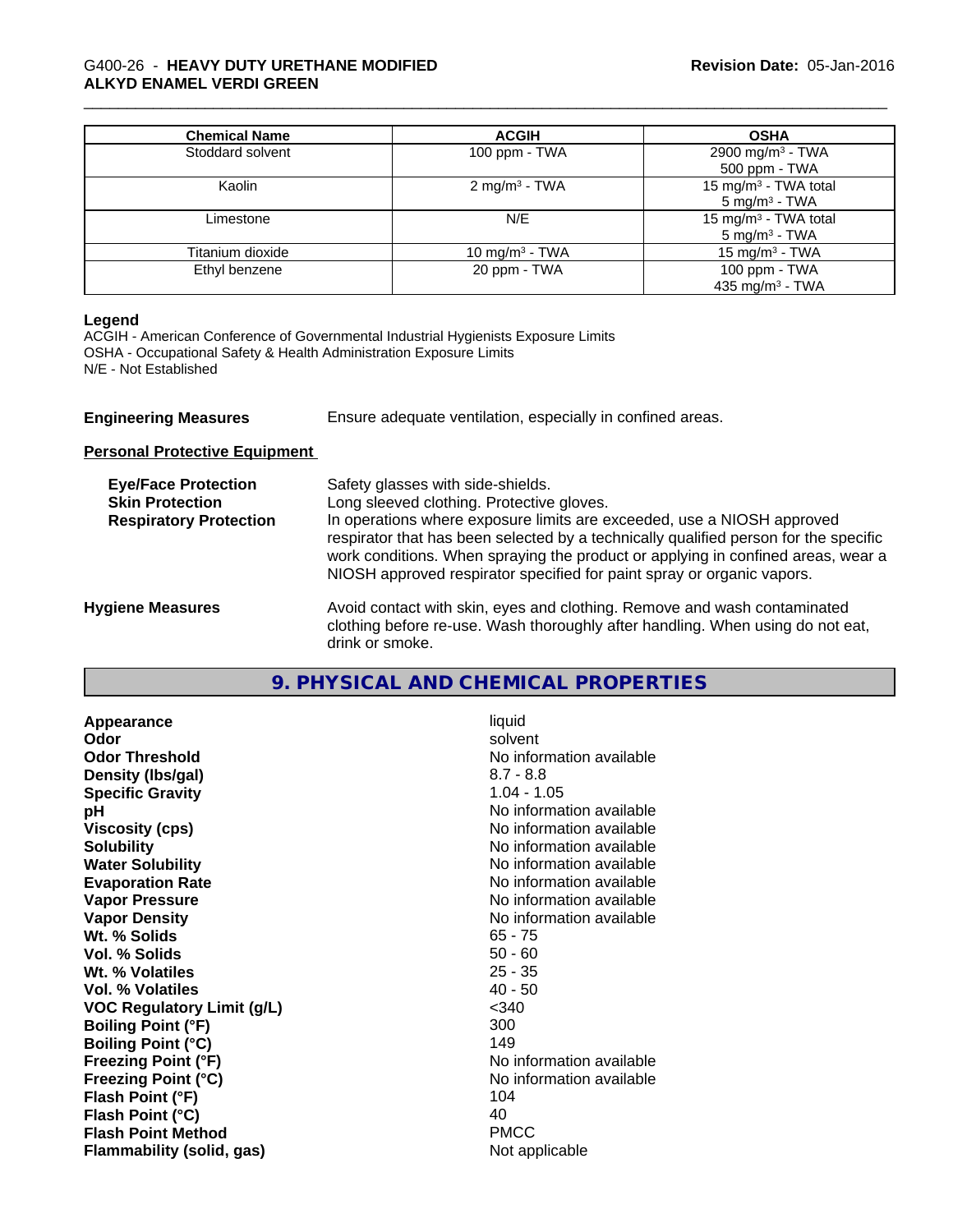**Upper Explosion Limit**<br> **Lower Explosion Limit**<br> **Lower Explosion Limit** No information available **Lower Explosion Limit**<br> **Autoignition Temperature (°F)**<br> **Autoignition Temperature (°F)**<br> **Autoignition Temperature (°F)**<br> **Autoignition Temperature (°F)** Autoignition Temperature (°F)<br>
Autoignition Temperature (°C)<br>
No information available Autoignition Temperature (°C)<br>
Decomposition Temperature (°F)<br>
No information available **Decomposition Temperature (°F)**<br> **Decomposition Temperature (°C)**<br>
No information available<br>
No information available **Decomposition Temperature (°C)**<br> **Partition Coefficient (n-octanol/water)** No information available **Partition Coefficient (n-octanol/water)** 

# **10. STABILITY AND REACTIVITY**

| <b>Reactivity</b>                         | Not Applicable                                                                           |
|-------------------------------------------|------------------------------------------------------------------------------------------|
| <b>Chemical Stability</b>                 | Stable under normal conditions. Hazardous polymerisation<br>does not occur.              |
| <b>Conditions To Avoid</b>                | Keep away from open flames, hot surfaces, static<br>electricity and sources of ignition. |
| <b>Incompatible Materials</b>             | Incompatible with strong acids and bases and strong<br>oxidizing agents.                 |
| <b>Hazardous Decomposition Products</b>   | Thermal decomposition can lead to release of irritating<br>gases and vapors.             |
| <b>Possibility Of Hazardous Reactions</b> | None under normal conditions of use.                                                     |

**11. TOXICOLOGICAL INFORMATION**

| <b>Product Information</b>                    |                                                                                                                                                                                                                                      |
|-----------------------------------------------|--------------------------------------------------------------------------------------------------------------------------------------------------------------------------------------------------------------------------------------|
| Information on likely routes of exposure      |                                                                                                                                                                                                                                      |
| <b>Principal Routes of Exposure</b>           | Eye contact, skin contact and inhalation.                                                                                                                                                                                            |
| <b>Acute Toxicity</b>                         |                                                                                                                                                                                                                                      |
| <b>Product Information</b>                    | Repeated or prolonged exposure to organic solvents may lead to permanent brain<br>and nervous system damage. Intentional misuse by deliberately concentrating and<br>inhaling vapors may be harmful or fatal.                        |
| Information on toxicological effects          |                                                                                                                                                                                                                                      |
| <b>Symptoms</b>                               | No information available.                                                                                                                                                                                                            |
|                                               | Delayed and immediate effects as well as chronic effects from short and long-term exposure                                                                                                                                           |
| Eye contact                                   | Contact with eyes may cause irritation.                                                                                                                                                                                              |
| <b>Skin contact</b>                           | May cause skin irritation and/or dermatitis. Prolonged skin contact may defat the<br>skin and produce dermatitis.                                                                                                                    |
| Ingestion                                     | Ingestion may cause irritation to mucous membranes. Small amounts of this<br>product aspirated into the respiratory system during ingestion or vomiting may<br>cause mild to severe pulmonary injury, possibly progressing to death. |
| <b>Inhalation</b>                             | High vapor / aerosol concentrations are irritating to the eyes, nose, throat and<br>lungs and may cause headaches, dizziness, drowsiness, unconsciousness, and<br>other central nervous system effects.                              |
| Sensitization:<br><b>Neurological Effects</b> | May cause an allergic skin reaction.<br>No information available.                                                                                                                                                                    |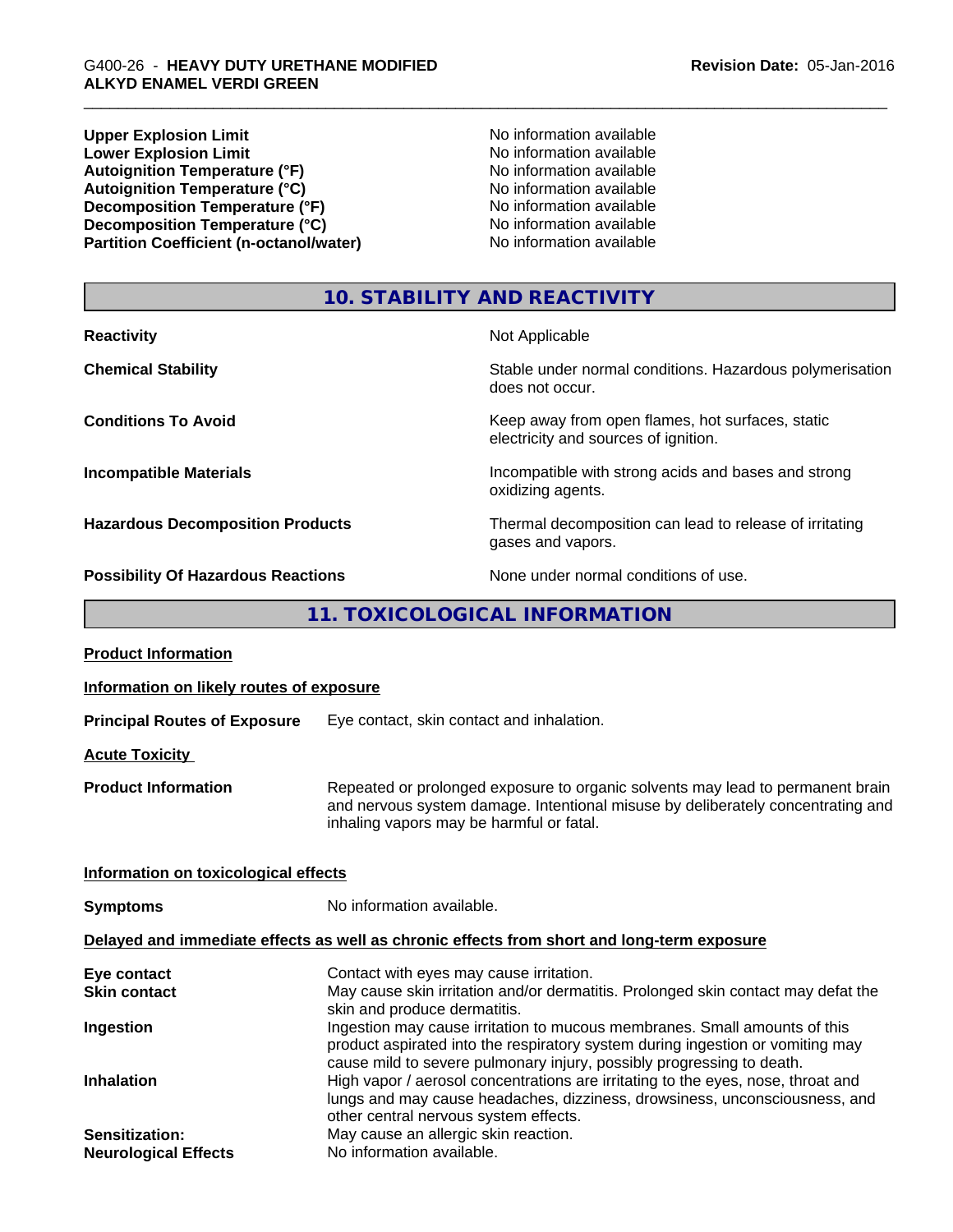| <b>Mutagenic Effects</b>        | No information available.                                                                                                                                                                                                        |
|---------------------------------|----------------------------------------------------------------------------------------------------------------------------------------------------------------------------------------------------------------------------------|
| <b>Reproductive Effects</b>     | No information available.                                                                                                                                                                                                        |
| <b>Developmental Effects</b>    | No information available.                                                                                                                                                                                                        |
| <b>Target Organ Effects</b>     | No information available.                                                                                                                                                                                                        |
| <b>STOT - repeated exposure</b> | No information available.                                                                                                                                                                                                        |
| <b>STOT - single exposure</b>   | No information available.                                                                                                                                                                                                        |
| Other adverse effects           | No information available.                                                                                                                                                                                                        |
| <b>Aspiration Hazard</b>        | May be harmful if swallowed and enters airways. Small amounts of this product<br>aspirated into the respiratory system during ingestion or vomiting may cause mild<br>to severe pulmonary injury, possibly progressing to death. |
|                                 |                                                                                                                                                                                                                                  |

#### **Numerical measures of toxicity**

#### **Component**

#### **Acute Toxicity**

Stoddard solvent LD50 Oral: > 5,000 mg/kg (Rat) LD50 Dermal: > 3160 mg/kg (Rabbit) LC50 Inhalation (Vapor): > 6.1 mg/L (Rat) Kaolin LD50 Oral: > 5000 mg/kg (Rat) Limestone LD50 Oral: 6,450 mg/kg (Rat) vendor data Titanium dioxide LD50 Oral: > 10000 mg/kg (Rat) LD50 Dermal:  $> 10000$  mg/m<sup>3</sup> (Rabbit) LC50 Inhalation (Dust):  $> 6.82$  mg/L (Rat, 4 hr.) Methyl ethyl ketoxime LD50 Oral: 930 mg/kg (Rat) LD50 Dermal: 200 µL/kg (Rabbit) LC50 Inhalation (Vapor): > 4.8 mg/L (Rat) Ethyl benzene LD50 Oral: 3500 mg/kg (Rat) LD50 Dermal: > 5000 mg/kg (Rabbit) LC50 Inhalation (Vapor): 55000 mg/m<sup>3</sup> (Rat, 2 hr.)

# **Carcinogenicity**

*The information below indicateswhether each agency has listed any ingredient as a carcinogen:.*

| <b>Chemical Name</b>         | <b>IARC</b>         | <b>NTP</b> | <b>OSHA Carcinogen</b> |
|------------------------------|---------------------|------------|------------------------|
|                              | 2B - Possible Human |            | Listed                 |
| Titanium dioxide             | Carcinogen          |            |                        |
|                              | 2B - Possible Human |            |                        |
| Cobalt bis(2-ethylhexanoate) | Carcinogen          |            |                        |
|                              | 2B - Possible Human |            | ∟isted                 |
| Ethyl benzene                | Carcinogen          |            |                        |

Although IARC has classified titanium dioxide as possibly carcinogenic to humans (2B), their summary concludes: "No significant exposure to titanium dioxide is thought to occur during the use of products in which titanium dioxide is bound to other materials, such as paint."

Cobalt and cobalt compounds are listed as possible human carcinogens by IARC (2B). However, there isinadequate evidence of the carcinogenicity of cobalt and cobalt compounds in humans.

#### **Legend**

IARC - International Agency for Research on Cancer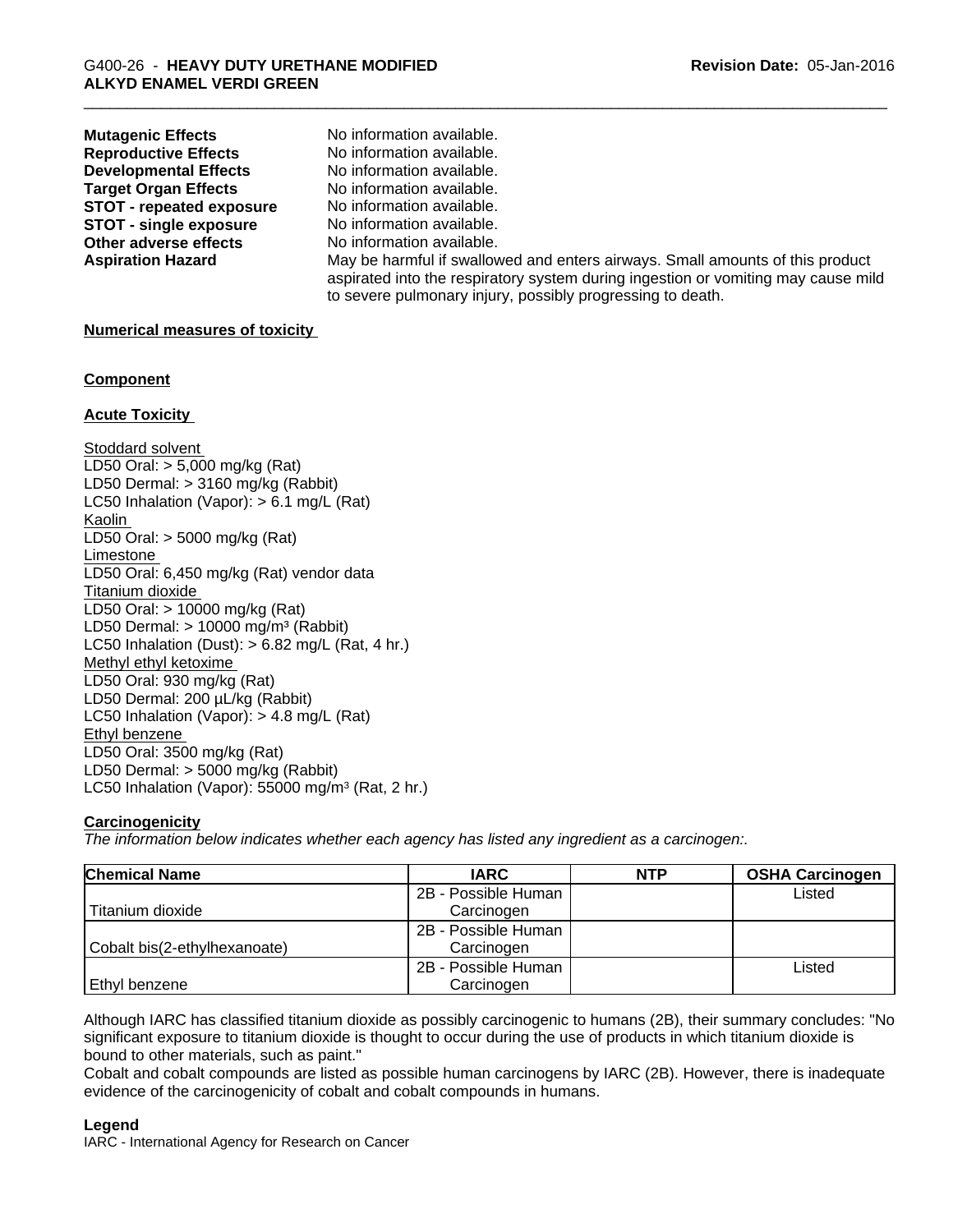#### NTP - National Toxicity Program

OSHA - Occupational Safety & Health Administration

**12. ECOLOGICAL INFORMATION**

#### **Ecotoxicity Effects**

The environmental impact of this product has not been fully investigated.

#### **Product Information**

#### **Acute Toxicity to Fish**

No information available

#### **Acute Toxicity to Aquatic Invertebrates**

No information available

#### **Acute Toxicity to Aquatic Plants**

No information available

#### **Persistence / Degradability**

No information available.

#### **Bioaccumulation / Accumulation**

No information available.

#### **Mobility in Environmental Media**

No information available.

#### **Ozone**

No information available

#### **Component**

#### **Acute Toxicity to Fish**

Titanium dioxide  $LC50:$  > 1000 mg/L (Fathead Minnow - 96 hr.) Methyl ethyl ketoxime LC50: 48 mg/L (Bluegill sunfish - 96 hr.) Ethyl benzene LC50: 12.1 mg/L (Fathead Minnow - 96 hr.)

#### **Acute Toxicity to Aquatic Invertebrates**

Methyl ethyl ketoxime EC50: 750 mg/L (Daphnia magna - 48 hr.) Ethyl benzene EC50: 1.8 mg/L (Daphnia magna - 48 hr.)

#### **Acute Toxicity to Aquatic Plants**

Ethyl benzene EC50: 4.6 mg/L (Green algae (Scenedesmus subspicatus), 72 hrs.)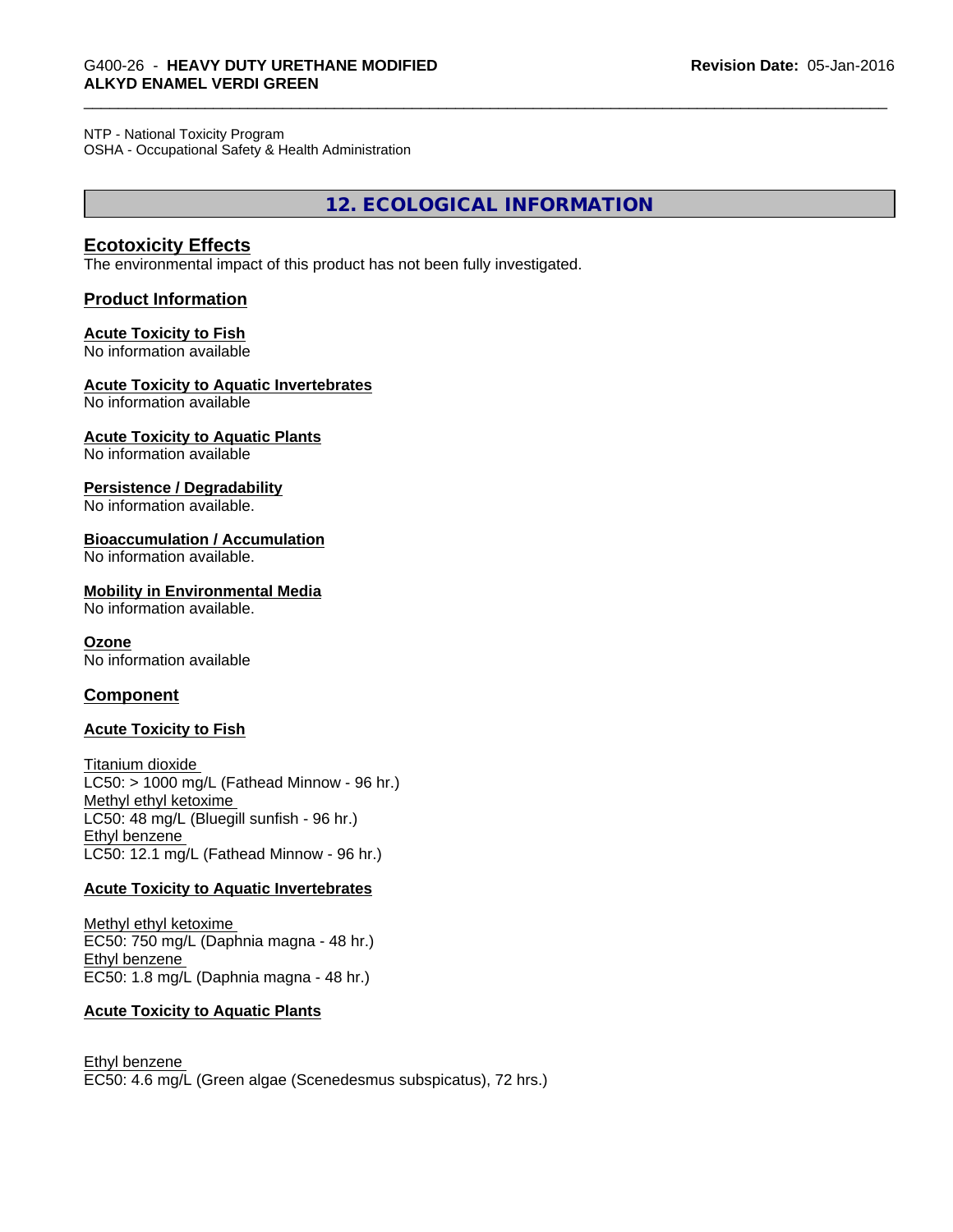|                                | 13. DISPOSAL CONSIDERATIONS                                                                                                                                                                                                           |
|--------------------------------|---------------------------------------------------------------------------------------------------------------------------------------------------------------------------------------------------------------------------------------|
| <b>Waste Disposal Method</b>   | Dispose of in accordance with federal, state, provincial, and local regulations.<br>Local requirements may vary, consult your sanitation department or<br>state-designated environmental protection agency for more disposal options. |
| <b>Empty Container Warning</b> | Emptied containers may retain product residue. Follow label warnings even after<br>container is emptied. Residual vapors may explode on ignition.                                                                                     |

#### **14. TRANSPORT INFORMATION**

| <b>DOT</b> |
|------------|
|------------|

| <b>Proper Shipping Name</b>     | Paint                               |
|---------------------------------|-------------------------------------|
| <b>Hazard Class</b>             | 3                                   |
| UN-No                           | UN1263                              |
| <b>Packing Group</b>            | Ш                                   |
| <b>Reportable Quantity (RQ)</b> | Xylenes mixed isomers: RQ kg= 45.40 |
| <b>Description</b>              | UN1263. Paint. . 3. III. RQ         |

In the US this material may be reclassified as a Combustible Liquid and is not regulated in containers of less than 119 gallons (450 liters) via surface transportation (refer to 49CFR173.120(b)(2) for further information).

| <b>ICAO / IATA</b> | Contact the preparer for further information. |
|--------------------|-----------------------------------------------|
| IMDG / IMO         | Contact the preparer for further information. |

**15. REGULATORY INFORMATION**

# **International Inventories**

| <b>TSCA: United States</b> | Yes - All components are listed or exempt. |
|----------------------------|--------------------------------------------|
| DSL: Canada                | Yes - All components are listed or exempt. |

# **Federal Regulations**

#### **SARA 311/312 hazardous categorization**

| Acute Health Hazard               | Yes |
|-----------------------------------|-----|
| Chronic Health Hazard             | Yes |
| Fire Hazard                       | Yes |
| Sudden Release of Pressure Hazard | Nο  |
| Reactive Hazard                   | N٥  |

#### **SARA 313**

Section 313 of Title III of the Superfund Amendments and Reauthorization Act of 1986 (SARA). This product contains a chemical or chemicals which are subject to the reporting requirements of the Act and Title 40 of the Code of Federal Regulations, Part 372:

| <b>Chemical Name</b> | CAS-No   | Weight % (max) | <b>CERCLA/SARA 313</b>     |
|----------------------|----------|----------------|----------------------------|
| Ethyl benzene        | 100-41-4 | 0.5            | (de minimis concentration) |

**Clean Air Act,Section 112 Hazardous Air Pollutants (HAPs) (see 40 CFR 61)** This product contains the following HAPs: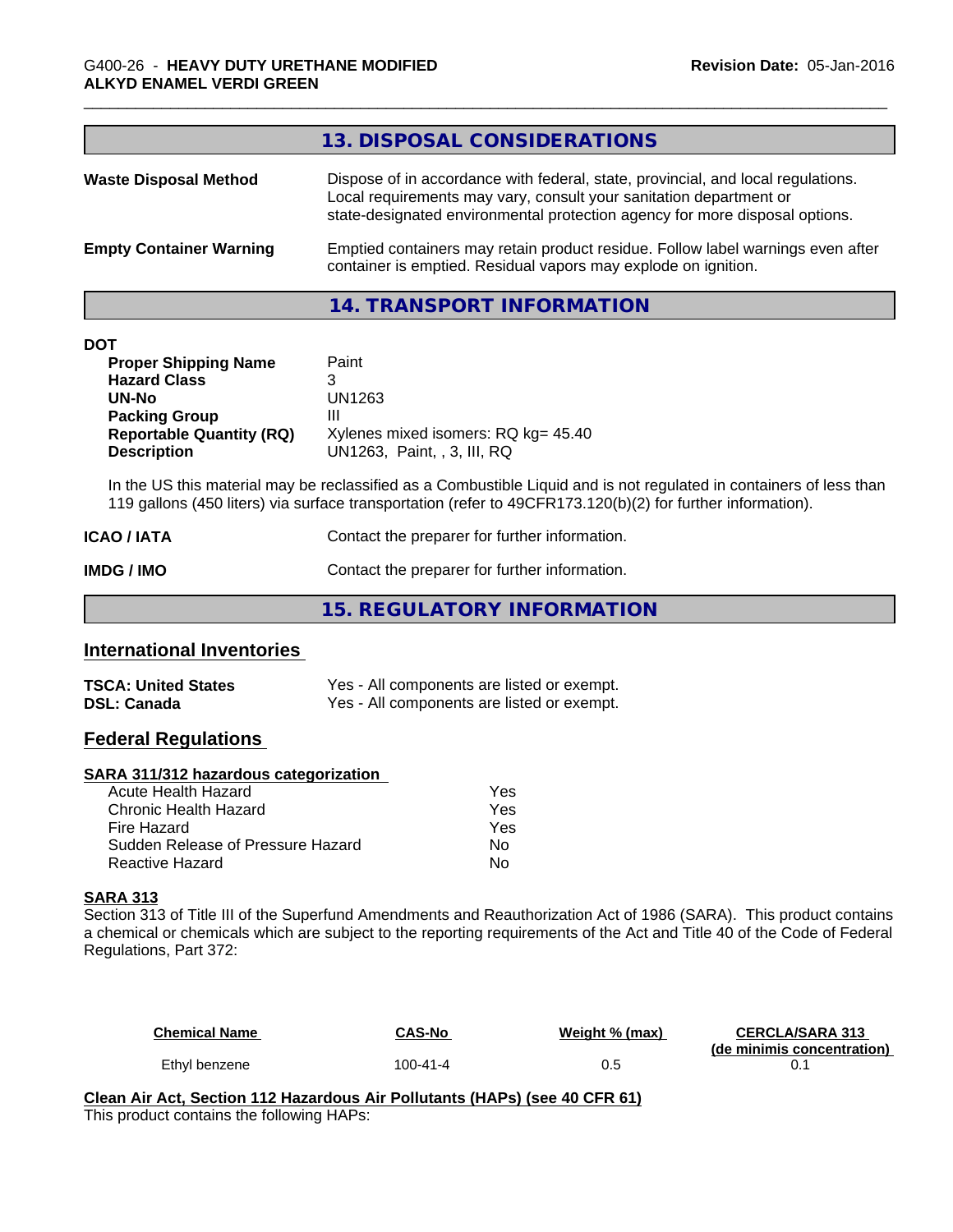| <b>Chemical Name</b>         | <b>CAS-No</b> | Weight % (max) | <b>Hazardous Air Pollutant</b><br>(HAP) |
|------------------------------|---------------|----------------|-----------------------------------------|
| Cobalt bis(2-ethylhexanoate) | 136-52-7      | 0.5            | Listed                                  |
| Ethyl benzene                | 100-41-4      | 0.5            | Listed                                  |

#### **State Regulations**

#### **California Proposition 65**

This product may contain small amounts of materials known to the state of California to cause cancer or reproductive *harm.*

#### **State Right-to-Know**

| <b>Chemical Name</b>         | <b>Massachusetts</b> | <b>New Jersey</b> | Pennsylvania |
|------------------------------|----------------------|-------------------|--------------|
| Stoddard solvent             |                      |                   |              |
| Kaolin                       |                      |                   |              |
| Limestone                    |                      |                   |              |
| Titanium dioxide             |                      |                   |              |
| Cobalt bis(2-ethylhexanoate) |                      |                   |              |
| Ethyl benzene                |                      |                   |              |

#### **Legend**

X - Listed

# **16. OTHER INFORMATION**

| HMIS -             | Health: $1^*$ | <b>Flammability: 2</b> | <b>Reactivity: 0 PPE: -</b> |  |
|--------------------|---------------|------------------------|-----------------------------|--|
| <b>HMIS Logand</b> |               |                        |                             |  |

#### **HMIS Legend**

- 0 Minimal Hazard
- 1 Slight Hazard
- 2 Moderate Hazard
- 3 Serious Hazard
- 4 Severe Hazard
- **Chronic Hazard**

X - Consult your supervisor or S.O.P. for "Special" handling instructions.

*Note: The PPE rating has intentionally been left blank. Choose appropriate PPE that will protect employees from the hazards the material will present under the actual normal conditions of use.*

*Caution: HMISÒ ratings are based on a 0-4 rating scale, with 0 representing minimal hazards or risks, and 4 representing significant hazards or risks. Although HMISÒ ratings are not required on MSDSs under 29 CFR 1910.1200, the preparer, has chosen to provide them. HMISÒ ratings are to be used only in conjunction with a fully implemented HMISÒ program by workers who have received appropriate HMISÒ training. HMISÒ is a registered trade and service mark of the NPCA. HMISÒ materials may be purchased exclusively from J. J. Keller (800) 327-6868.*

**WARNING!** If you scrape, sand, or remove old paint, you may release lead dust. LEAD IS TOXIC. EXPOSURE TO LEAD DUST CAN CAUSE SERIOUS ILLNESS, SUCH AS BRAIN DAMAGE, ESPECIALLY IN CHILDREN. PREGNANT WOMEN SHOULD ALSO AVOID EXPOSURE.Wear a NIOSH approved respirator to control lead exposure. Clean up carefully with a HEPA vacuum and a wet mop. Before you start, find out how to protect yourself and your family by contacting the National Lead Information Hotline at 1-800-424-LEAD or log on to www.epa.gov/lead.

| <b>Prepared By</b> |
|--------------------|
|--------------------|

**Product Stewardship Department** Benjamin Moore & Co. 101 Paragon Drive Montvale, NJ 07645 855-724-6802